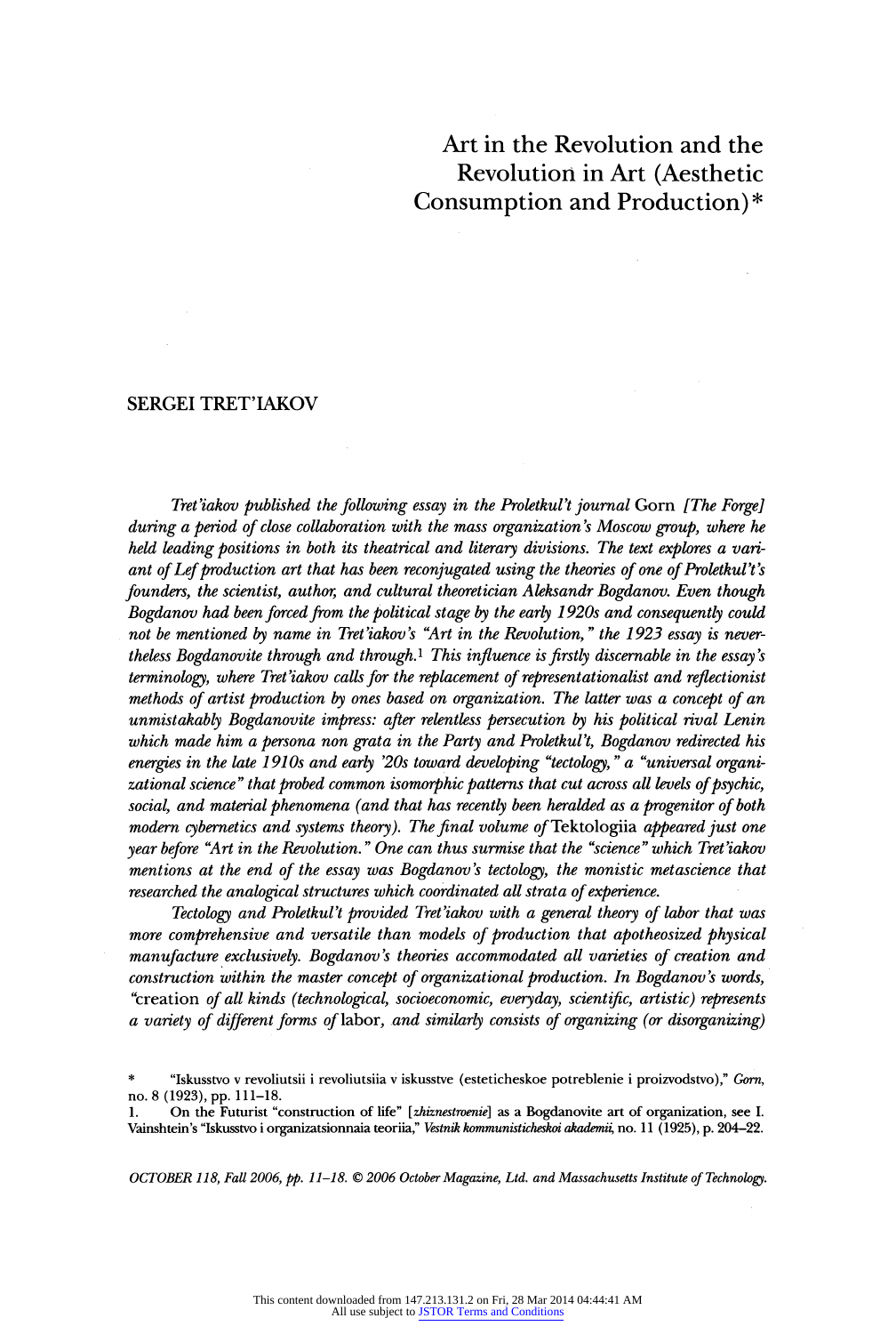human activity. ... There is not and cannot be any strict division between creation and basic labor. "2

The redefinition of labor as an organizational process which encompasses both cognitive and physical acts challenged conventional conceptions about the class of producers. The proletarian was no longer necessarily defined as the urban working-class male, but included people involved in all modes of productive activity, whether constructing language, sewing a dress, walking down the street, or making art. Of paramount importance was that the individual assume an operative, inventive relationship to these acts of labor. What Bogdanov's "universal organizational science" proposed, and what Tret'iakov adapted in this essay for the purposes of Lef's art of production, was a new approach to the "proletarianization of the intellectual, " a notion that was ubiquitous - and often profoundly misconstrued - in the 1 920s. While most would interpret this phrase in a limited fashion, understanding it to mean stripping artists and writers of their intellectual culture and retraining them in the less donnish environment of the factory or the collective farm, Tret'iakov defined proletarianization far more inclusively: for him, it meant unleashing, not disavowing, the creative and organizational capacities of the conceptual producer. His resulting vision for a monistic culture of production encompassed everything from literacy to electrification, from romantic love to eugenics, from poetry to technical standardization.

A close look at Russian art right now, at developments in the activities of artworkers in Russia and abroad, reveals a surprising degree of cohesiveness among the forces of painters and writers on the right.

\*

Even a cursory glance through the Russian emigre journals reveals that underneath the rabid hatred expressed toward the makers of the new Soviet Russia (the "red thugs," as they call the workers of the revolution) there is a chorus of sighs about the great writers and artists, about good books and cozy apartments, about an intelligentsia that is the salt of the earth. These bastards roll out all of the "greats"—Tolstoy and Pushkin, Vrubel and Roerich—to serve as heavy artillery in the defense of "past greatness" (which is to say: "the good old days").

This expatriate clique moans and groans about the Russian ballet and the Art Theater, which console the foreign philistines. The pages of their journals are filled with interminable discussions of "the enchanting, folktale" and the "dream world" into which theater, pictures, and poetry spirit away the souls of readers and spectators weary of everyday life. They shore up "eternal beauties" and other unshakable "truths" with references to the flowering of religious movements in Russia. Ever more persistently they create visions of this gingerbread Russia, a Russia of romantic Gypsy restaurant music, of golden cupolas, of pies, of troikas, philistine feather beds, and physical well-being.

<sup>2.</sup> Aleksandr Bogdanov, "Puti proletarskogo tvorchestva," O proletarskoi kul'ture 1904-1924 (Moscow: Kniga, 1924), p. 192.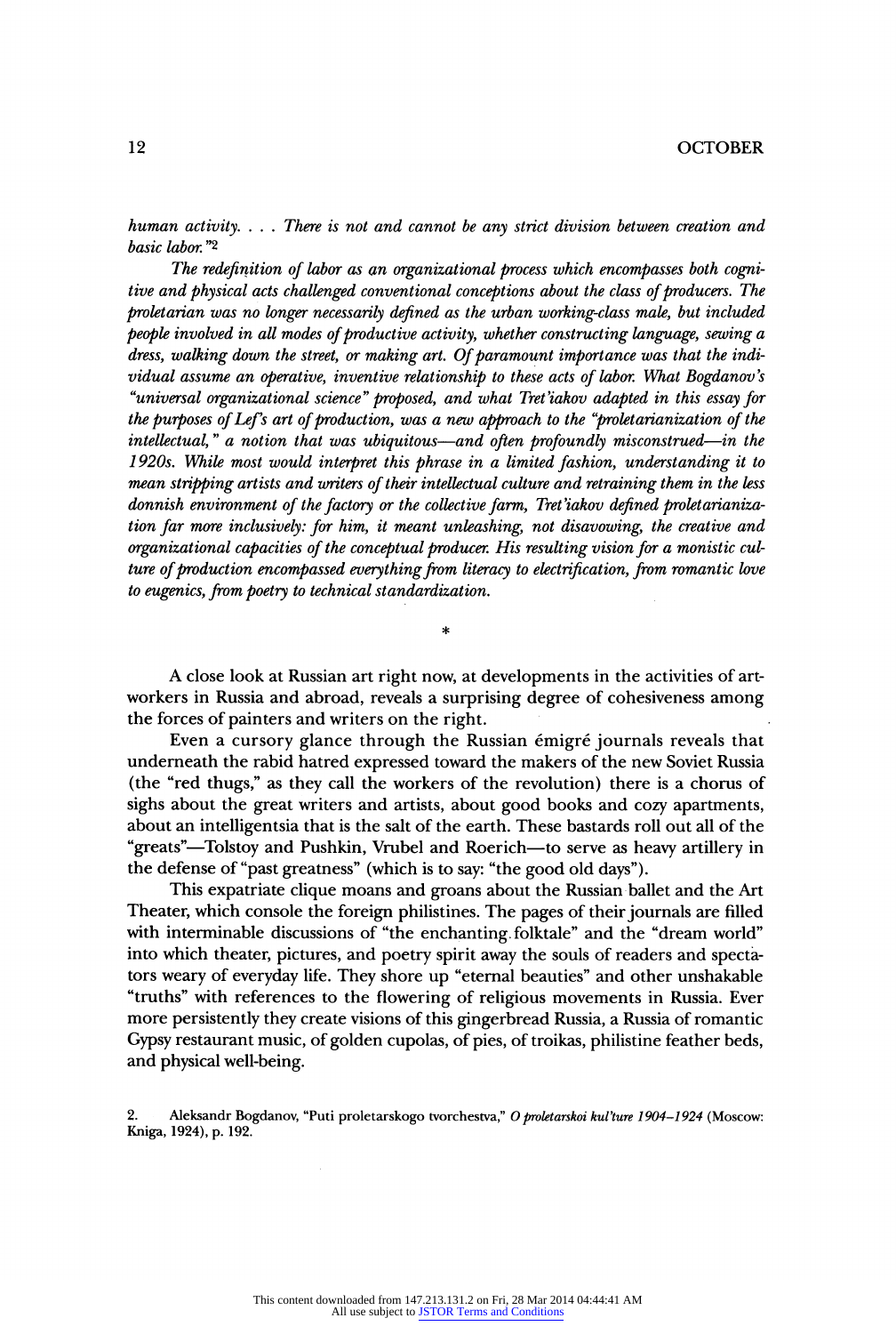This phenomenon would not be worth mentioning if it existed only within emigre circles. Let the dead there bury their own dead.

But no: the united front of émigré art has its tenacious wing in Russia. Under the cover of NEP,<sup>3</sup> these scum continue to crawl out of every hole in Russia. although with more stealth and caution here. They have decided that it is time for the revolution to die (as if the revolution were like a draft that could be cut off by closing a window); that it is once again time to call upon the "best and the brightest" of Russian (read: bourgeois-intelligentsia) culture; and that there has been enough talk about the individual's connection to the titanic efforts of the production collective. Man-how proud that sounds simply by itself.<sup>4</sup> And in everyday life, man is subject to the power of objects and a habitual environment. In a word: long live the philistine and domestic comfort, long live our immortal past, glory to God in the highest (He delivers), peace on earth and goodwill to men-but "don't bother me about anything beyond my own backyard."

The guiding light of this reactionary wing is St. Petersburg, that impoverished "specialist in the traditions" of great "Russian art."

And it would probably not even be worth writing yet again about these groups, if only they didn't display such great stamina in our current state of exhaustion, and if only one didn't sense that they are the expression of certain surviving attitudes.

On the other hand, one also detects a certain disorder and discord in the camp of those revolutionary scouts who connect issues of revolution to those of art.

When you come across satisfied statements by the leaders of the revolutionary press who say that we finally have a "Soviet everyday life"; when the mystic Andrei Belyi is the source of inspiration for proletarian poets; when a swelling wave of belles lettres appears; when novels and narratives are written that "represent" revolutionary episodes and sensations, it then becomes evident just how little the revolutionary system for reevaluating all sectors of life has been applied to art. Do not forget that we have entered a period when we must take the thoughts and feelings that constitute the real "accomplishment of the revolution" and crystallize them into consciousness. At present the most crucial front is that of the ideological organization of the individual. And this campaign requires the same intense "struggle for consciousness" that is being waged "for existence" [za bytie] within politics and economics. We do not side with those fatalists, those "simplifiers" of Marxism, who claim that consciousness will emerge "spontaneously" once the forms of production have been changed. No, we consider all knowledge that illuminates

<sup>3.</sup> NEP was the acronym for "New Economic Policy." In order to rebuild the Russian economy after the devastation of the civil war, Lenin replaced the policy of War Communism in 1921 with the New Economic Policy, which reestablished limited forms of private ownership within a partially capitalist economy. By 1928, when the NEP was dissolved and the Soviet economy was renationalized in the first Five-Year Plan, industrial and agricultural output had been restored to their pre-World War I levels.

<sup>4.</sup> Mocking reference to a line in Maksim Gorky's The Lower Depths (1902), which became a rallying cry for psychological realism in art.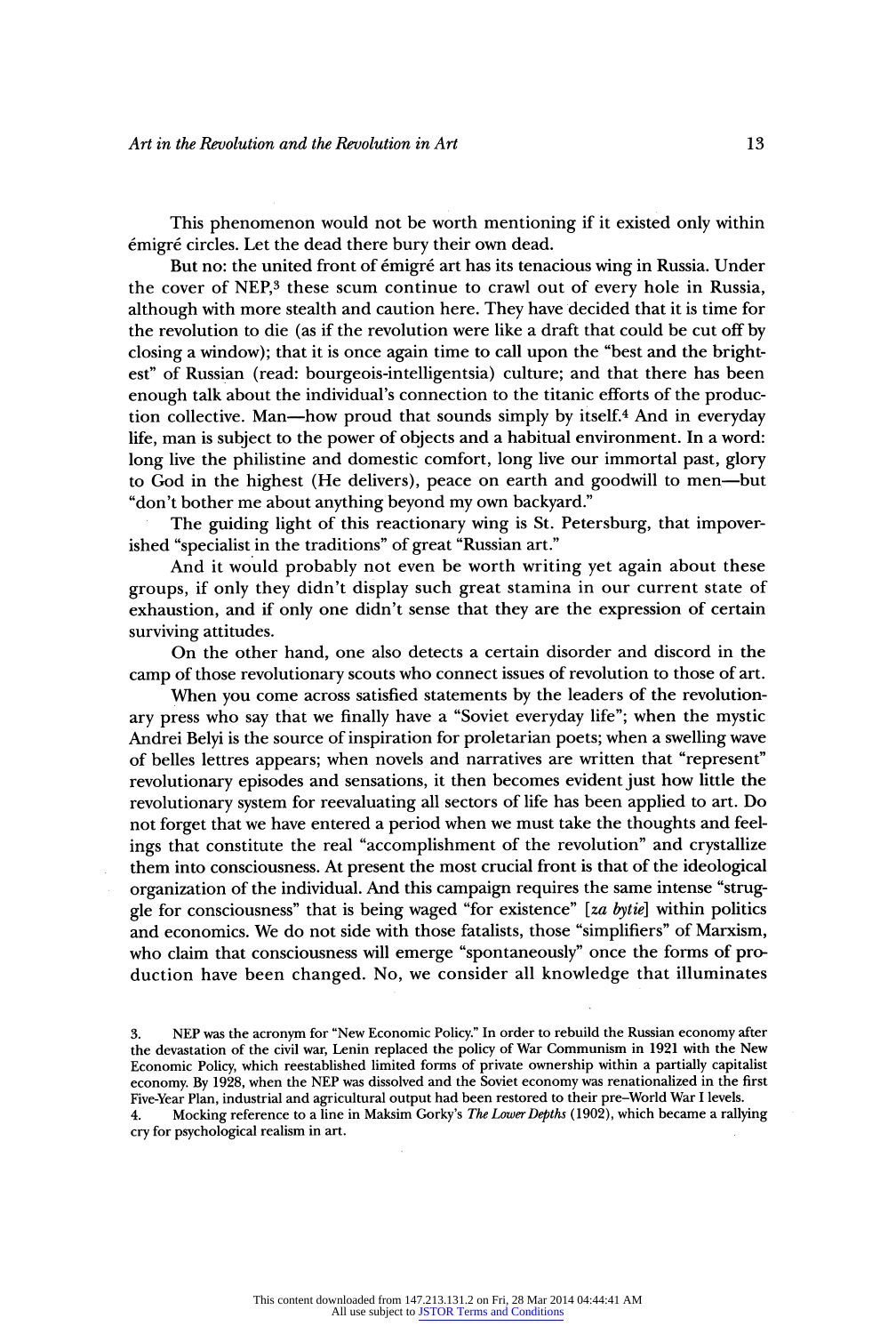revolutionary problems and all sensation that strengthens revolutionary activity to be factors that may indeed be secondary, but are still active. These factors are restructuring the individual and accelerating our progress on the path toward the construction of the "world commune of producers."

If this is indeed the case, then several fundamental questions must first be carefully considered within the camp of those constructors of art who do not regard the revolution as a random episode or as something fallen "out of the blue."

Objectively, the revolution isa historical process that changes class hierarchies and involves a dramatic acceleration in the rate of change within socioeconomic forms. Subjectively, it means the awareness of new tasks and of the devices for their realization by an individual organized by the interests of the collective.

Isn't art one productive process among other modes of production? What kind of relationship does art have to life? What is art's role in the latter?

Do works of art have an absolute value, or are they subordinate to the principle of relativity that is at the core of Marxist dialectics? What occasions the production of aesthetic products (works of art), and what conditions the consumption of these products by the collective?

From the perspective of communism, in which direction should this production and consumption develop? Are the tasks of the revolution in the realm of art resolved by representation and reflection, or is art faced with organizational and constructive tasks that have not been fulfilled by the forms that have existed up to our time? What kind of changes to the principles of "form and content" does the revolution dictate?

To what extent is the art of our revolution simultaneously a revolutionary art, i.e., an art that revises its own methods and devices every time it fulfills a new task?

These are some of the questions that demand the utmost attention of those who believe that all kinds of human activity (including art) should be subordinated tothe fundamental task of organization.

Although we are hardly asking these questions for the first time, it must be said that the constructors of the new life somehow overlooked them. These questions did not become central points in the battles between the old and the new aesthetic ideologies. They were only partially considered. Rarely were they ever worked through thoroughly. Most often people simply brushed them aside, and preferred instead to proceed blindly, orienting themselves not so much by the "future to be created" as by the same old "culture of yesterday." The result was something on the order of a scholastic dispute among pedants: since the bible (the old culture) was the same for revolutionaries and reactionaries alike, the dispute concerned only which direction the handle of this bible should be pointing on the apparatus of criticism.

And so the question concerns how to fortify our positions and how to define and activate the fight against those who are resurrecting the old aesthetics of taste.

How were the questions about art and its relationship to life resolved during the tense period of the revolution by those who were the actual conductors of the revolutionary energy?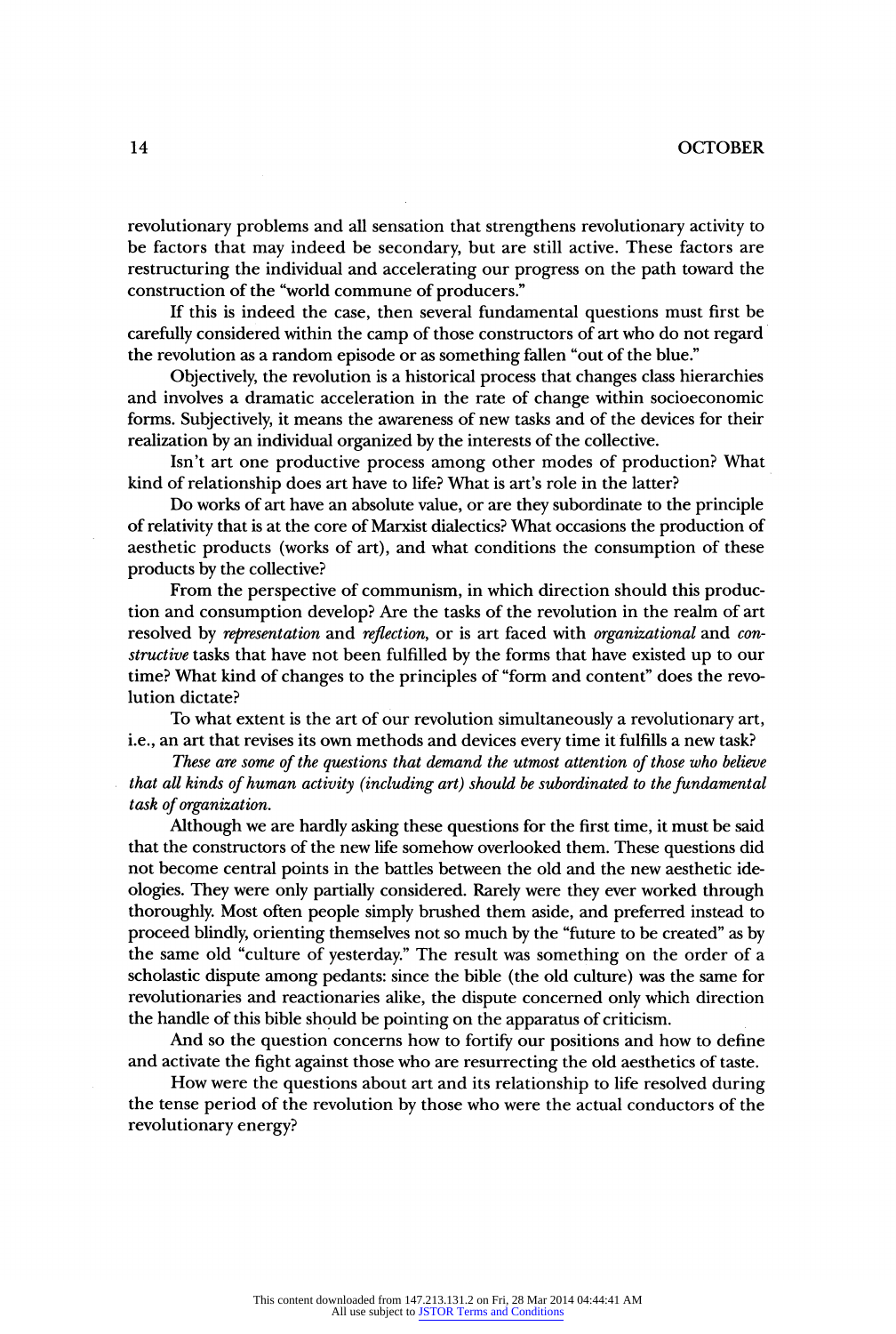## There are slogans: Art for all! Art into the masses! Art into the streets!

These slogans seem rather vague once you take into account that there are two aspects of art: the fixing of private experiences and sensations in a material (creation), and the effect of the created forms upon human psyches (perception).

Under the conditions of bourgeois society, these two aspects were distributed between two distinct groups. The group of those perceiving—a passive audience who devoted the greater portion of their lives to labor that was undesirable and pointless—strove to fill its leisure time with an activity that afforded some joy and interest, and that raised their spirits with a minimal expenditure of energy. People were searching for some place to which they could escape from the monotony and insipidness of the everyday. And painters, poets, musicians, and actors came to their rescue. Under the brand names of edification, perfection, and transcendent spiritual insights, a fictional life was offered that was different from people's own lives and which they accepted dolefully but unfailingly. People were transported into different epochs, into other settings, into fantasies. Art was a conjuring trick with an almost hypnotic quality. It was a narcotic that created in the human mind a different life that was parallel to actual life. This other life may have been spectral, but it was all the more attractive for this very reason.

The artist became a wizard and illusionist, a seer and prophet whose gifts were bestowed from above. His skill in processing material was termed "genius"—a word inflected with a certain sense of the miraculous. In opposition to this art, a realism and naturalism emerged, whose task was to *reflect* life as it is. But this second current developed into photographism, into the scientific illustration of everyday life and of the history of society's activity. Because realism and naturalism took only what was already there, they dragged along behind life, often systematizing it, but hardly ever organizing it in the direction of the desired forms.

We must underscore the importance of the artistic movement that developed methods for the deliberate and purposive utilization of artistic material (word, color, sound, solid materials). It developed these methods in its laboratories by focusing all of the artist's attention on the material presented to him and on the means for treating and arranging it (composition). The main axis of this movement connected together those leftist groups who aimed at producing the active and skilled human psyche.

The psychology of the working person was already emerging on the eve of the revolution. Its characteristics: an ever-joyous straining to overcome chaotic and inert phenomena and the tireless development of new methods of organization.

Artistic labor integrated art into the ranks of ordinary processes of organized production that utilized linguistic, chromatic, plastic, and musical material in the most expedient manner. In most cases, however, this work was not considered revolutionary. The revolutionary quality of creation typically just meant the use of a revolutionary subject or image in the work. Which is why in the poetic and artistic creation of our epoch the revolution remains just an "event" that people write about, that people *describe*. This phenomenon is called revolutionary thematics.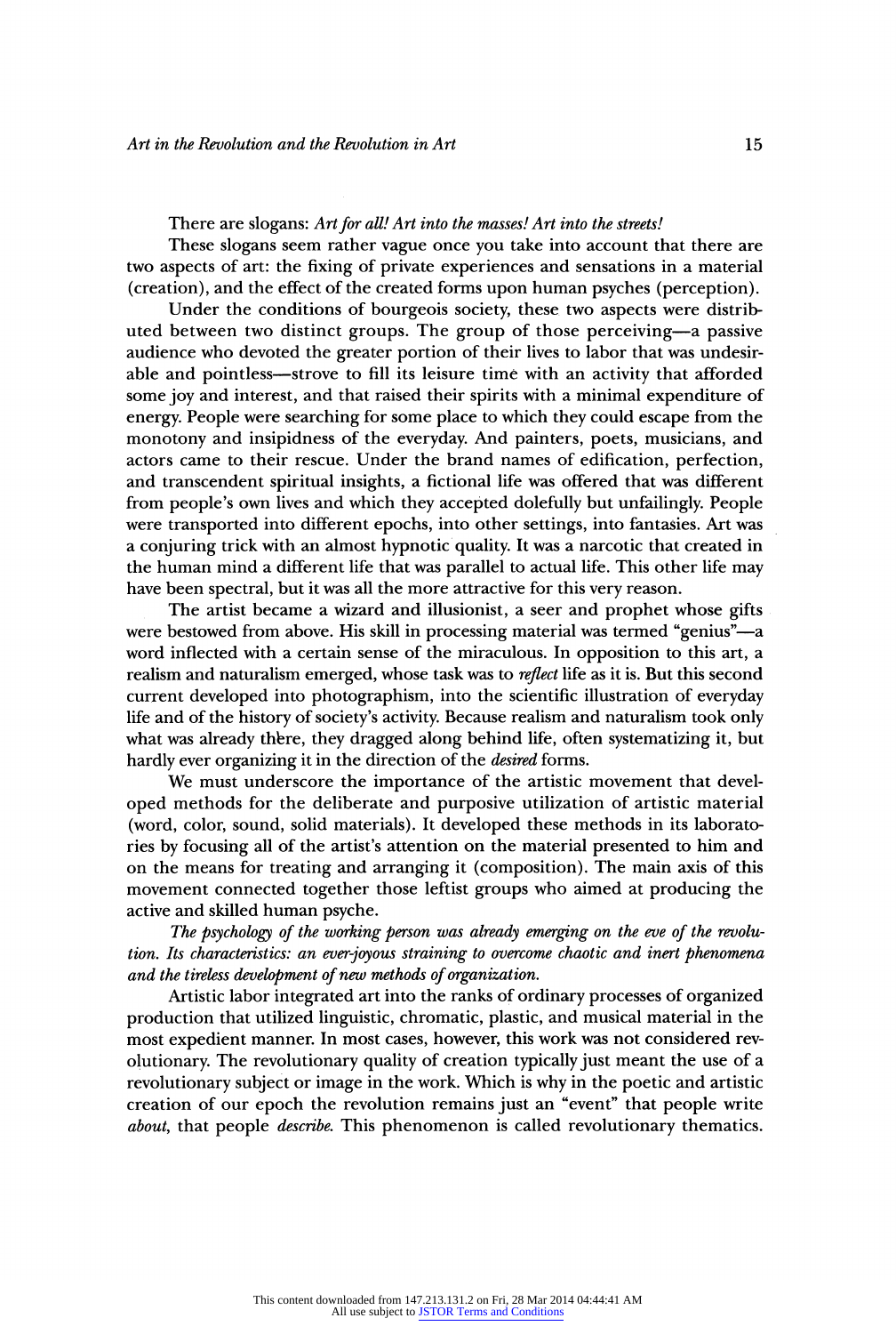Only the subject matter is changed. All the rest has been left in the old art that is either cut off from life or drags along behind it. The people who had just been using measured, regular metrical lines of verse to praise the starry night, the aroma of flowers, or their melancholy and longing now begin to praise the revolution: torch—scorch, brave—grave.

Just like in a panopticon, people are once again forced to look at the revolution through the tiny window of verse. And at the same time, an entirely new, bold, and economical language is developing alongside art, quite independently of it: *ar*es-ef-es-ar [RSFSR], sovdep [Soviet deputy], cheka [special police for combating counterrevolutionary activity], sorabis [Soviet worker of art]. From his tribune, the orator hurls precise descriptions, compact words, witticisms, and slogans among the people. Is how someone extols the revolution really so important? Indeed, the revolution has fundamentally changed the way in which he views, feels, and names all of the objects that surround him. Even in the time of the revolution, art retained its cultlike, ornamental function, and remained unaffected by the materialist dialectic that assigns a secondary role to all objects and phenomena by giving them a practical purpose. The poet found himself in the role of a priest entering into the same old church to conduct the same old liturgy, only now celebrating Marx instead of Christ.

It is true that some people proposed the principle of agitational art, i.e., the utilization of works of art for the practical goals of persuasion, instruction, and recollection. But here too they forgot two things: (l)\*Why should the "command" of the agitational poem and poster be more compelling than a resolution, an order, a draft, or a diagram? and  $(2)$  Isn't the agitational force of a poem diminished if it's composed using the same forms previously intended to *divert* the person from the present, practical moment?

Indeed, the poem continued to be a poem, the poster continued to be a picture, i.e., isolated aesthetic organisms. And the entire domain of living human



Margaret Bourke-White. 1930. The banner behind the audience reads "Art for the Workers."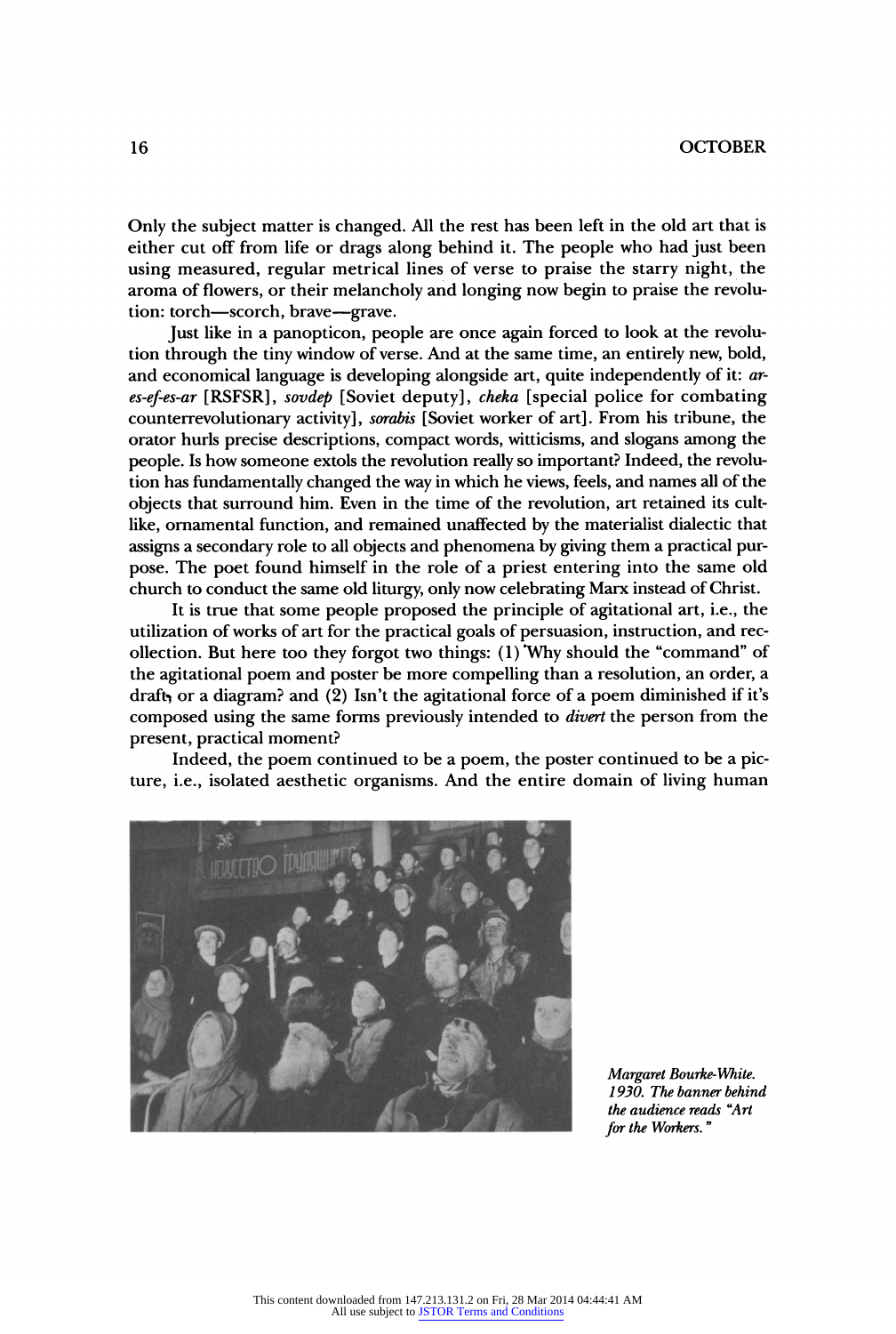speech remained untouched, continuing to stagnate in dreariness and inexpressiveness. We learned from verses that the revolution is great, red, and worldwide; that it is a blast, an explosion, sacred, etc. But hardly anyone showed us what kinds of words could be used to name all of the objects that surround the person who is illuminated by the revolution: the stones, the sun, one's own body, the grasses, the metals, love, instruments. And indeed, giving a new face to one's relations to the entire world is a precondition for revolutionary creation.

And now—about the other side of the process of artistic production: the collective consumption of works of art.

You would think that the caste of specialists who, in "transports of inspiration," carried down from heaven the sacred flame of expressive words and images, of chromatic and acoustic combinations - you would think that this caste would come to an end with the revolution. Everyone can and should speak and move expressively, paint all objects in expressive colors, and introduce into every object that they produce the same maximal degree of precision, clarity, and expediency that until now was possessed only by the specialists who devoted themselves to this matter—the seekers of forms, the workers of art. Recall that in childhood every person draws, dances, invents precise words, sings. So why does he then grow up to be extremely inexpressive? And only occasionally go to admire the artist's "creation"? Doesn't this originate within those conditions of capitalist labor which make work processes into a curse and within which people are always longing for moments of free time? Is it normal to be converted from askilled producer into a spectator-consumer? And to thereby lose your active creative instinct?

Art for all! This slogan should have meant the highest degree of skill and adaptiveness in all one's practical activities—whether one is speaking, sanding wood or sharpening, convincing an audience, commanding an army, walking on the street, or sewing a dress. Joy in transforming raw material into some socially useful form, combined with skill and the intensive pursuit of the most expedient form: this is what this "art for all" should have become. Every person should be an artist, the absolute master of whatever he is doing at the present moment.

But instead of this, instead of an understanding of the socialist labor process as one that is both joyous and necessary, people are given the same old art that develops parallel to life. "Art for all" turns out to be the mere democratization of old art. The objects of artistic creation are made as accessible as possible to everyone: concert halls, theaters, and picture galleries are filled with the laboring masses. Instead of recognizing verse as a preliminary attempt to organize living human language, and as an attempt that demands active participation; instead of approaching theater as the first initiative toward a rhythmically coordinated construction of life, etc., people are once again "absorbed in contemplation," and are "experiencing life secondhand."

This democratization of art conversely took the art works that had once transported the previous masters of life into the "world of art," and transformed them into the plush divans for life's new masters, the proletarians. The bourgeois environment and hated conditions of labor only further entrenched the habitual